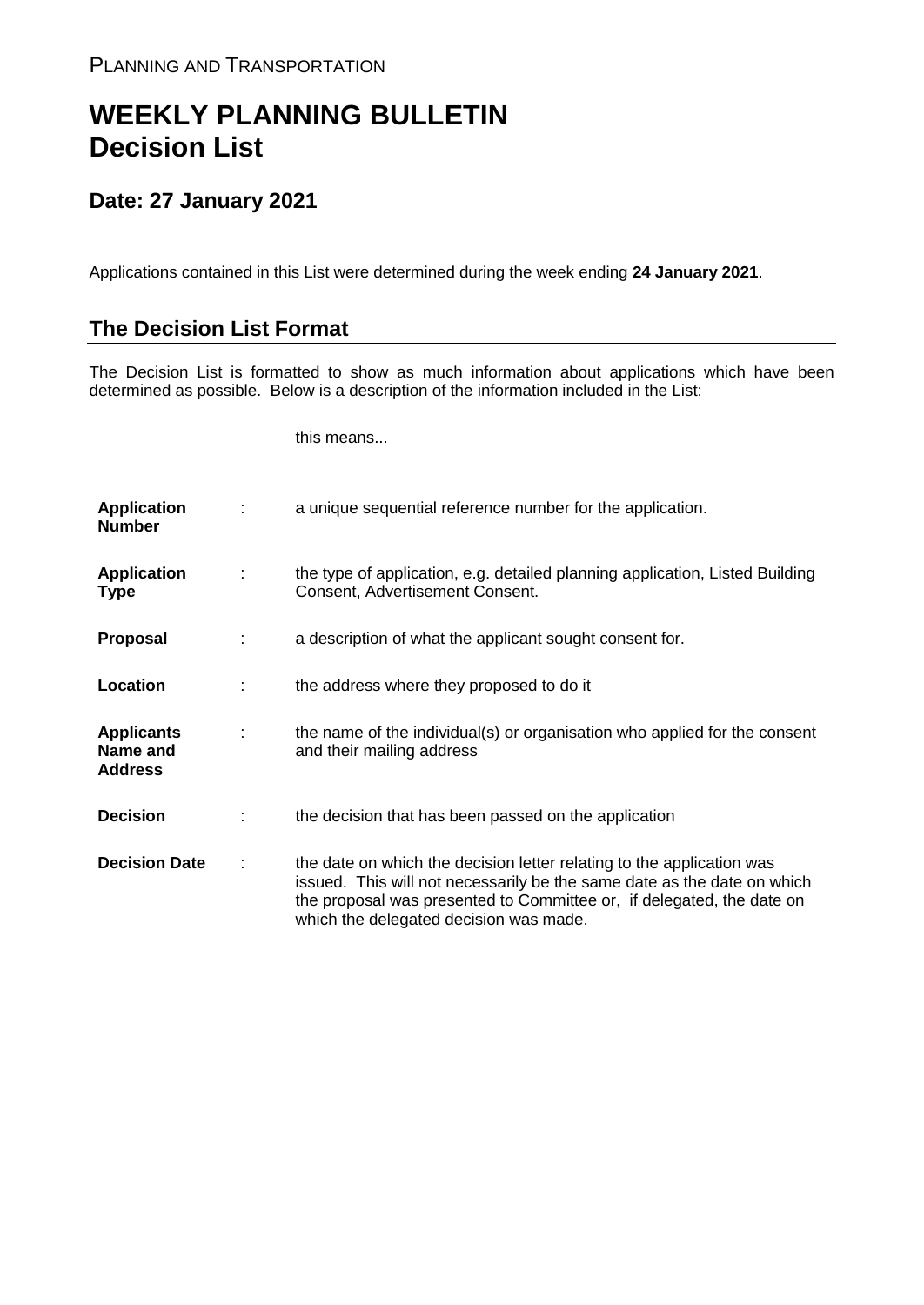| <b>Application No</b><br><b>Application Type</b><br>Proposal                                                                              | P/19/0647/MSC<br><b>Matters Specified in Conditions</b><br>Approval of Matters Specified in Conditions of Planning Permission<br>P/09/0508/PPP, in relation to (a) means of access and site infrastructure works<br>comprising internal road layout, site drainage, SUDS provision and proposed site<br>levels, (b) revised masterplan, (c) condition 4 items being energy strategy,<br>ecological impact assessment, site biodiversity action plan and Stage 2 road<br>safety audits, and (d) condition 9 relating to a scheme of archaeological<br>investigation |
|-------------------------------------------------------------------------------------------------------------------------------------------|--------------------------------------------------------------------------------------------------------------------------------------------------------------------------------------------------------------------------------------------------------------------------------------------------------------------------------------------------------------------------------------------------------------------------------------------------------------------------------------------------------------------------------------------------------------------|
| Location<br><b>Applicant</b><br><b>Decision</b><br><b>Decision Issued</b>                                                                 | Land To The North Of Watson Place, Glasgow Road, Longcroft<br>Mactaggart & Mickel, Atlantic Quay, 1 Robertson Street, Glasgow, G2 8JB<br>Approval of Matters Specified in Conditi<br>22 January 2021<br>View the application details                                                                                                                                                                                                                                                                                                                               |
| <b>Application No</b><br><b>Application Type</b><br>Proposal<br>Location<br><b>Applicant</b><br><b>Decision</b><br><b>Decision Issued</b> | P/20/0188/MSC<br>÷<br>Matters Specified in Conditions<br>Approval of Matters Relating to Planning Permission Reference P/09/0508/PPP,<br>for Residential Development, Comprising 38 Affordable Housing Units, Associated<br>Access Arrangements, Site Drainage and Landscaping<br>Land To The North Of Watson Place, Glasgow Road, Longcroft<br>Mactaggart & Mickel, Atlantic Quay, 1 Robertson Street, Glasgow, G2 8JB<br>Approval of Matters Specified in Conditi<br>22 January 2021<br>View the application details                                             |
| <b>Application No</b><br><b>Application Type</b><br>Proposal<br>Location<br><b>Applicant</b><br><b>Decision</b><br><b>Decision Issued</b> | P/20/0362/FUL<br><b>Planning Permission</b><br><b>Extension to Post Office</b><br>Post Office, Main Road, Maddiston, Falkirk, FK2 0LU<br>Mr Ghulam Dastgir, Maddiston Post Office, Main Street, Maddiston, Falkirk, FK2<br>0LU<br><b>Grant Planning Permission</b><br>22 January 2021<br>View the application details                                                                                                                                                                                                                                              |
| <b>Application No</b><br><b>Application Type</b><br>Proposal<br>Location<br><b>Applicant</b><br><b>Decision</b><br><b>Decision Issued</b> | P/20/0479/FUL<br><b>Planning Permission</b><br><b>Erection of Dwellinghouse</b><br>: Land To The North West Of Glenview, 1 Binniehill Farm, Binniehill Road,<br>Slamannan<br>Jim and Beth Campbell, Braehead, Avonbridge Road, Slamannan, Falkirk, FK1<br>3ET<br><b>Grant Planning Permission</b><br>22 January 2021<br>÷<br>View the application details                                                                                                                                                                                                          |
| <b>Application No</b><br><b>Application Type</b><br>Proposal<br>Location<br><b>Applicant</b><br><b>Decision</b><br><b>Decision Issued</b> | P/20/0551/FUL<br><b>Planning Permission</b><br>Extension and Change of use from Office to Flatted Dwelling<br>90 Grahams Road, Falkirk, FK2 7DL<br>Mr Joe McGuigan, 90 Grahams Road, Falkirk, FK2 7DL<br><b>Grant Planning Permission</b><br>22 January 2021<br>View the application details                                                                                                                                                                                                                                                                       |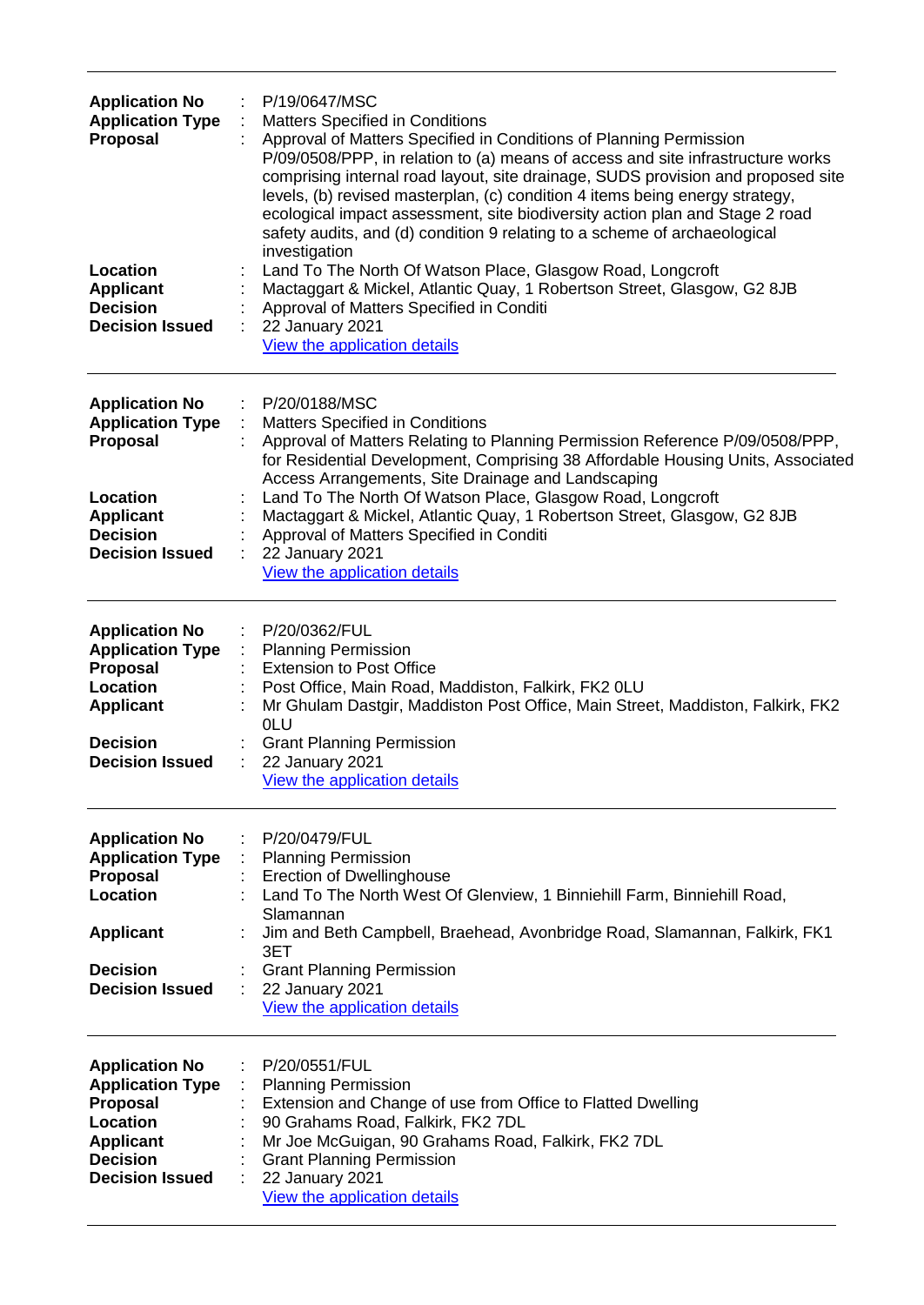| <b>Application No</b><br><b>Application Type</b><br><b>Proposal</b><br>Location<br><b>Applicant</b><br><b>Decision</b><br><b>Decision Issued</b> | P/20/0556/FUL<br><b>Planning Permission</b><br>Change of Use from Class 5 (General Industrial) to Class 11 (Assembly and<br>Leisure)<br>Unit 2, Lammermoor Avenue, Abbotsford Business Park, Falkirk, FK2 7ZS<br>Fairways Indoor Golf Arena Ltd, Mr Bobby Rushford, C/o McEwan Hainey, 5<br>Arnothill, Falkirk, FK1 5RZ<br><b>Grant Planning Permission</b><br>22 January 2021<br>View the application details |
|--------------------------------------------------------------------------------------------------------------------------------------------------|----------------------------------------------------------------------------------------------------------------------------------------------------------------------------------------------------------------------------------------------------------------------------------------------------------------------------------------------------------------------------------------------------------------|
| <b>Application No</b><br><b>Application Type</b><br><b>Proposal</b><br>Location<br><b>Applicant</b><br><b>Decision</b><br><b>Decision Issued</b> | P/20/0558/FUL<br><b>Planning Permission</b><br><b>Extension to Dwellinghouse</b><br>Whitewisp, 15 Ochil View, Shieldhill, Falkirk, FK1 2DP<br>Mr James Johnston, 15 Ochil View, Shieldhill, United Kingdom, FK1 2DP<br><b>Grant Planning Permission</b><br>22 January 2021<br>View the application details                                                                                                     |
| <b>Application No</b><br><b>Application Type</b><br><b>Proposal</b><br>Location<br><b>Applicant</b><br><b>Decision</b><br><b>Decision Issued</b> | P/20/0565/CPL<br>÷<br>Certificate of Lawful Use - Proposed<br>÷<br><b>Extension to Dwellinghouse</b><br>2 Queens Court, Stenhousemuir, Larbert, FK5 4BS<br>BMDevelopments, Ms Andrea Roberts, 2 Queens Court, Stenhousemuir, Larbert,<br>FK54BS<br>Refuse to Issue a Certificate<br>22 January 2021<br>÷<br>View the application details                                                                       |
| <b>Application No</b><br><b>Application Type</b><br><b>Proposal</b><br>Location<br><b>Applicant</b><br><b>Decision</b><br><b>Decision Issued</b> | P/20/0590/FUL<br><b>Planning Permission</b><br>Replacement of Rosemary tiles to Natural Slates (Retrospective)<br>21 High Station Road, Falkirk, FK1 5LP<br>Mr & Mrs Colin McCorquodale, 21 High Station Road, Falkirk, Scotland, FK1 5LP<br><b>Grant Planning Permission</b><br>22 January 2021<br>View the application details                                                                               |
| <b>Application No</b><br><b>Application Type</b><br>Proposal<br>Location<br><b>Applicant</b><br><b>Decision</b><br><b>Decision Issued</b>        | P/20/0591/FUL<br><b>Planning Permission</b><br><b>Extension to Dwellinghouse</b><br>14 Polmont House Gardens, Polmont, Falkirk, FK2 0SH<br>Mrs Katrina Heenan, 14 Polmont House Gardens, Polmont, Falkirk, FK2 0SH<br><b>Grant Planning Permission</b><br>22 January 2021<br>View the application details                                                                                                      |